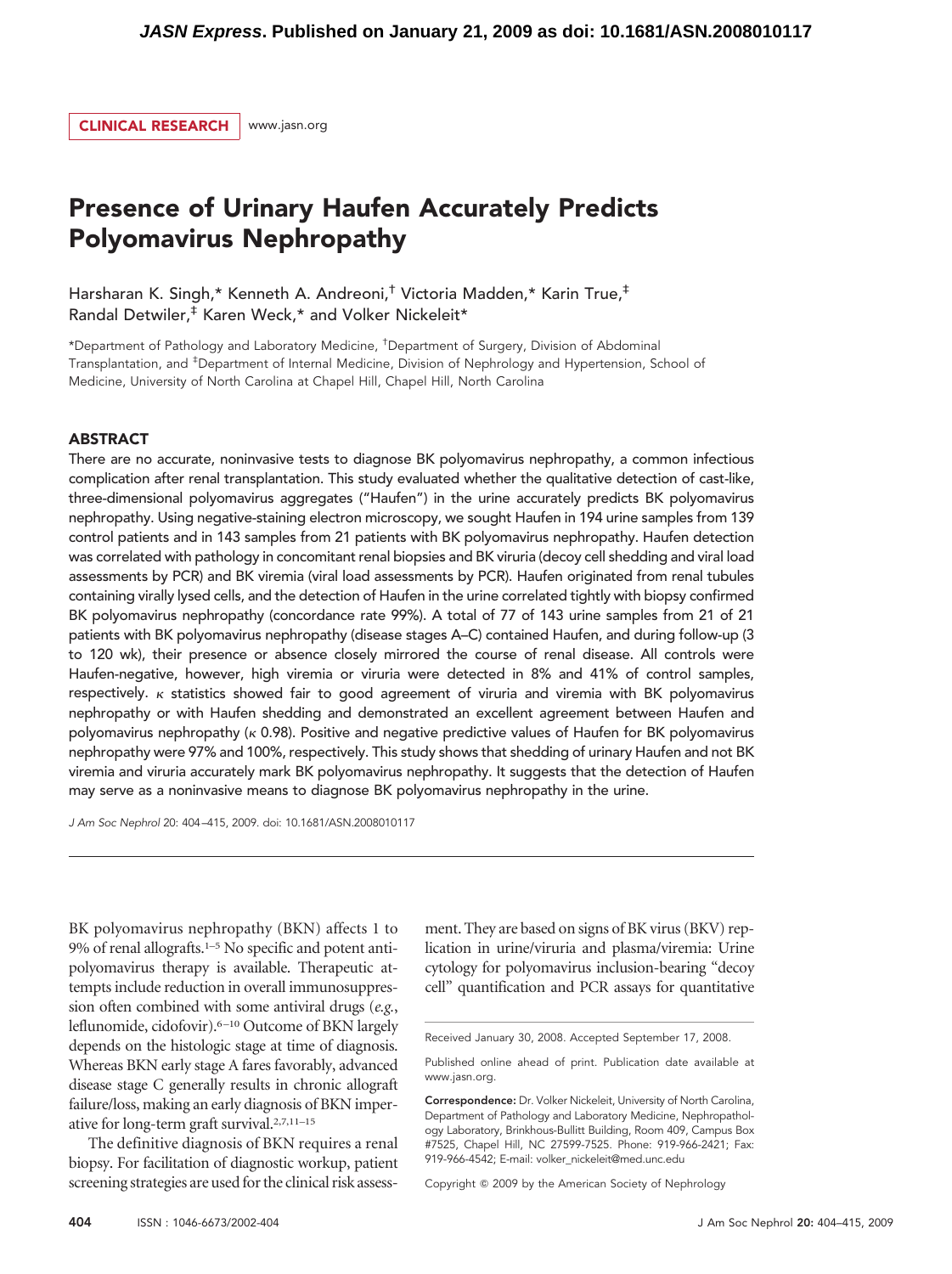BKV load measurements.<sup>2,7,13,16-18</sup> However, these screening techniques have only limited predictive value to diagnose accurately BKN; they are not "kidney disease specific" and cannot reliably distinguish between clinically insignificant polyomavirus replication and manifest intrarenal disease (BKN).<sup>7,19-24</sup>

Given the dependence on renal biopsies for accurately diagnosing BKN and the limitations of currently available screening tests, we propose a new diagnostic method. In voided urine samples from patients with biopsy-proven BKN, we observed three-dimensional cast-like polyomavirus aggregates, hereafter termed "Haufen" (after the German word for "cluster or stack") by electron microscopy (EM). Such densely arranged viral aggregates have not been described before. We hypothesized that Haufen were morphologic biomarkers of a productive intrarenal BKV infection. The data presented here support our hypothesis and show that the detection of Haufen can be clinically used to diagnose BKN accurately and noninvasively.

## RESULTS

#### Haufen: Characteristic Features

In urine samples, Haufen were defined as discrete, tightly clustered, cast-like aggregates of a minimum of six polyomaviruses with an unequivocal three-dimensional architecture (Figure 1, A and B). Ultrastructurally, polyomaviruses were easily identified by their characteristic regular capsid structure and a size of approximately 40 to 45 nm in diameter. By definition, Haufen did not contain cell membrane fragments or debris as major core components. Single polyomaviruses and two-dimensional flat groups of virions, sometimes arranged in small sheets, were not classified as Haufen and were not further analyzed. Urine samples categorized as "Haufen-positive" generally contained multiple small and large polyomavirus aggregates that occasionally reached sizes 100 virions. Haufen were typically identified within the first 10 min of grid examination, along with varying numbers of free, nonaggregated polyomaviruses in the background. Three of three Haufen-positive urine samples that were studied by immunogold labeling demonstrated a significant Tamm-Horsfall protein content in the polyomavirus aggregates (Figure 1C).

Renal biopsies with BKN showed dense polyomavirus aggregates in injured renal tubular segments (Figure 1, D through I). These intratubular polyomavirus aggregates seemed to be washed out of the affected nephrons as "Haufen" (Figure 1G).

## Interobserver Reproducibility/Agreement Rate of Haufen Detection

Thirty-eight of 40 representative urine samples (20 Haufenpositive and 20 Haufen-negative) re-analyzed by a second investigator (V.M.) in a so-called "blinded manner" were accurately reclassified ( $\kappa = 0.90$ ; concordance rate 94.6%).

## Effects of Long-Term Storage on Haufen

Eighteen Haufen-positive urine samples fixed in 2% paraformaldehyde were reexamined after 3 to 15 mo of storage at 4°C. All 18 samples demonstrated well-preserved polyomaviruses and typical Haufen without apparent ultrastructural changes.

# Haufen in Urine Samples and Concomitant Signs of BKV Replication

#### *Control Group.*

All 194 urine samples from all control patients ( $n = 139$ ) were Haufen-negative. Plasma PCR: a total of 66% (41 of 62) of samples were positive, 8% (five of 62) above threshold; 18% (three of 17) were from renal transplant patients, and 4% (two of 45) were from bone marrow transplant patients. Urine PCR: a total of 50% (98 of 194) of samples were positive, 33% (65 of 194) above threshold; 34% (40 of 119) were from renal transplant patients, 42% (19 of 45) were from bone marrow transplant patients, and 20% (six of 30) were from nontransplant patients. Decoy cells: a total of 64% (125 of 194) of samples were positive, 41% (80 of 194) above threshold; 44% (52 of 119) were from renal transplant patients, 51% (23 of 45) were from bone marrow transplant patients, and 17% (five of 30) were from nontransplant patients. Biopsies: eight renal biopsies from six patients were negative for BKN (Tables 1 and 2).

## *Study Group.*

The time of initial histologic BKN diagnosis served as the reference point to define three major subgroups: "Pre-BKN," "initial BKN diagnosis," and "follow-up period." The follow-up period was further subdivided on the basis of the results of repeat renal biopsies and BKV plasma load levels.

# *Pre-BKN (from Time of Transplantation until 2 Wk before Initial Histologic Diagnosis).*

A total of 92% (12 of 13) of urine samples from 10 patients were Haufen-negative. Only 8% (one of 13; patient 3; Figure 2) were Haufen-positive 8 wk before initial diagnosis of BKN. Plasma PCR: a total of 85% (11 of 13) of samples were positive, 15% (two of 13) above threshold (patients 3 and 14; Figure 2). Urine PCR: all samples were positive, 92% (12 of 13) above threshold. Decoy cells: all samples were positive, 77% (10 of 13) above threshold. Biopsies: two of two renal biopsies (patients 10 and 14; Figure 2) were negative for BKN. They were triggered by viremia (750 and 2.7  $\times$  10<sup>4</sup> BKV copies/ml), viruria  $(1.7 \times 10^9 \text{ and } 4.29 \times 10^7 \text{ BKV copies/ml})$ , and decoy cell shedding above threshold (>50 decoy cells per ThinPrep slide; Tables 1 and 2).

## *Initial BKN Histologic Diagnosis (2 Wk of Biopsy).*

All 24 urine samples available from 18 of 21 patients were Haufen-positive. Plasma PCR: a total of 100% (24 of 24) of samples were positive, 71% (17 of 24) above threshold. In two patients, BKV loads were low (250 and 590 BKV copies/ml;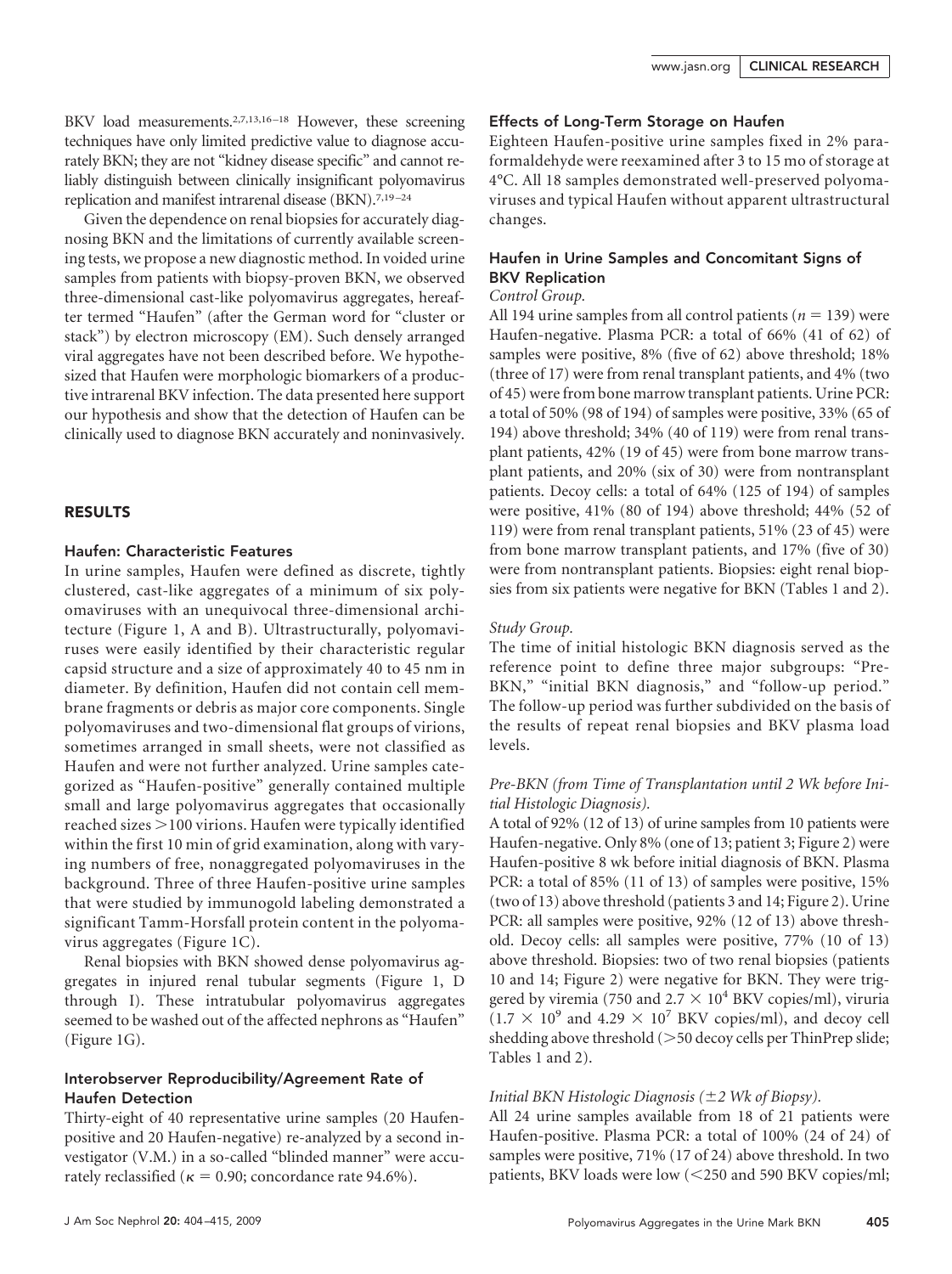

Figure 1. (A through C) Three-dimensional cast-like polyomavirus aggregates, termed Haufen, in voided urine samples. (A) A small Haufen (nine virions). (B) A large Haufen (>100 virions). (C) Haufen are rich in Tamm-Horsfall protein (marked by the black dots representing gold particles). (A and B, negative staining EM, uranyl acetate counterstaining; C, immunogold labeling EM with a mouse monoclonal anti-human Tamm-Horsfall antibody, 5-nm gold particles). (D and E) BKN shows diffuse, virally induced acute tubular injury and a predominantly mononuclear inflammatory cell infiltrate in the interstitium. (E) A high-power view of a tubular cross-section with severe, virally induced epithelial cell injury and host cell lysis (long arrows); the arrowheads mark the tubular basement membrane. \*Intratubular proteinaceous material rich in Tamm-Horsfall protein. (D and E: hematoxylin- and eosin-stained, formalin-fixed, and paraffin-embedded tissue sections). (F through I) Intratubular release of mature daughter virions subsequent to BKV replication in epithelial cells, a hallmark of BKN. (F and G) Immunohistochemical incubations to detect polyomavirus capsid proteins demonstrate abundant virions in tubular lumens (T). The viruses form small and large aggregates, especially in areas of host cell lysis; the arrowheads mark the tubular basement membranes. (G) A small intratubular (T) intensely staining Haufen (boxed area). (F and G, immunohistochemical incubations with a monoclonal mouse anti-polyomavirus antibody directed against the VP1 capsid protein). (H and I) EM illustrates a tubular cross-section with a sloughed epithelial cell undergoing lysis subsequent to the replication of polyomaviruses (long arrow; compare with E and F). Daughter virions are released into the tubular lumen (T) and are located as aggregates (boxed areas) in a microenvironment rich in Tamm-Horsfall protein. The arrowheads in H mark the tubular basement membrane. (H and I, uranyl acetate staining). Magnifications:  $\times$ 125,000 in A through C;  $\times$ 25 in D;  $\times$ 150 in E;  $\times$ 120 in F and G;  $\times$ 2500 in H;  $\times$ 15,000 in I.

patients 6 and 11; Figure 2). Urine PCR: a total of 100% (24 of 24) of samples were positive, 96% (23 of 24) above threshold. Decoy cells: a total of 100% (24 of 24) of samples contained decoy cells above threshold. Biopsies: renal biopsies from all 21

patients showed BKN; however, at time of initial diagnosis, urine and plasma samples were collected only from 18 of 21 patients with histologic disease stages A (six of 18), B (10 of 18), and C (two of 18; Tables 1 and 2).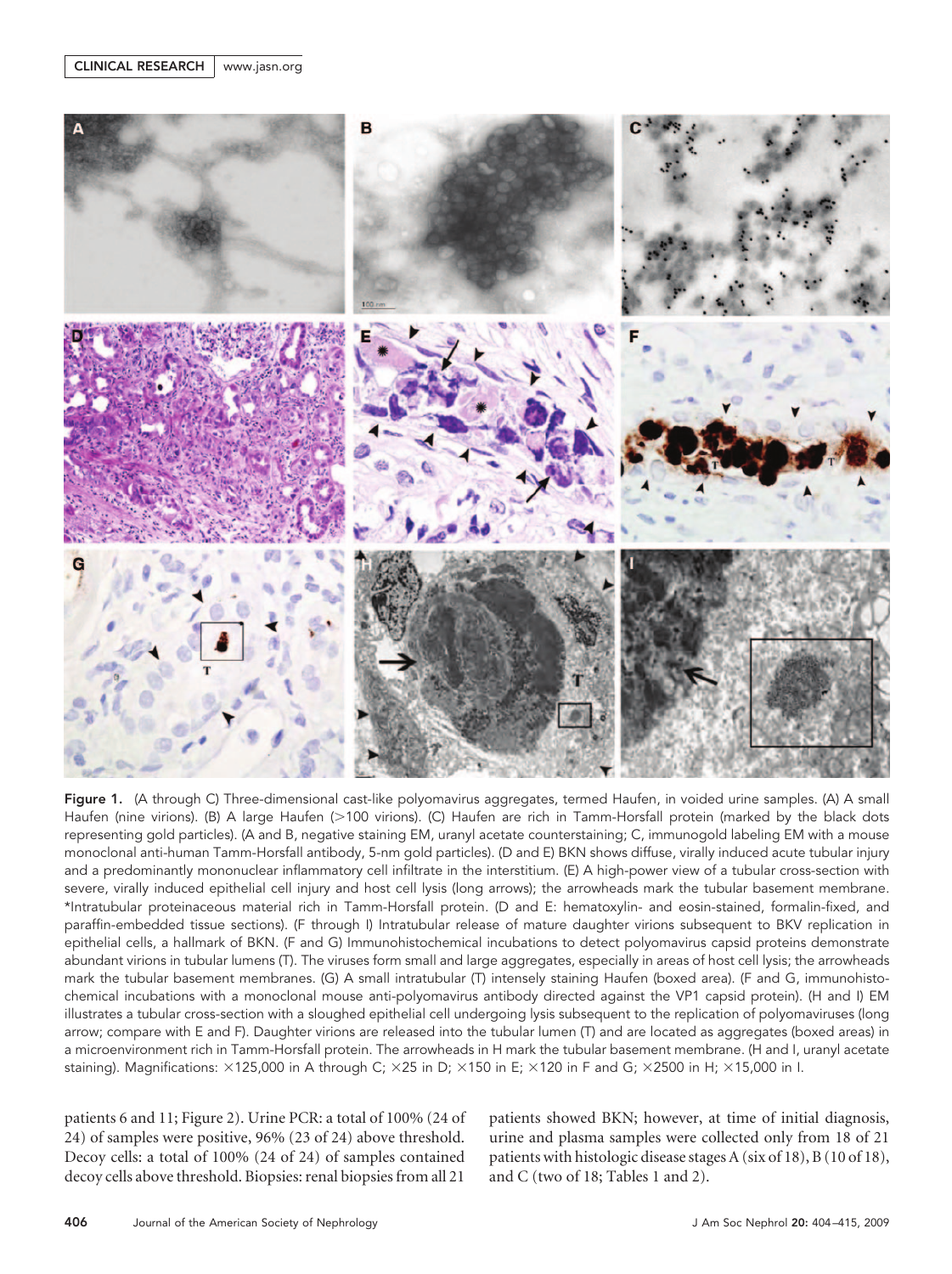## Table 1. Patient groups and study samples

| Group                                                                                                                       | <b>Patients</b> | Urine          | Plasma         | <b>Renal Biopsies</b>                                           |
|-----------------------------------------------------------------------------------------------------------------------------|-----------------|----------------|----------------|-----------------------------------------------------------------|
|                                                                                                                             |                 | <b>Samples</b> | <b>Samples</b> |                                                                 |
| Control group patients with no evidence of BKN ( $n = 139$ )                                                                |                 |                |                |                                                                 |
| renal transplant patients <sup>a</sup>                                                                                      | 100             | 119            | 17             | 8 (negative for BKN)                                            |
| bone marrow transplant patients <sup>b</sup>                                                                                | 15              | 45             | 45             | 0                                                               |
| native kidney patients                                                                                                      | 24              | 30             | $\Omega$       | 0                                                               |
| Study group patients with biopsy-proven BKN ( $n = 21$ )                                                                    |                 |                |                |                                                                 |
| pre-BKN period: urine and plasma samples included up to 2 wk<br>before initial histologic BKN diagnosis                     | 10              | 13             | 13             | 2 (negative for BKN)                                            |
| initial BKN histologic diagnosis: urine and plasma samples<br>included $\pm 2$ wk of biopsy diagnosis                       | 21              | 24             | 24             | 21<br>Stage A: $n = 8$<br>Stage B: $n = 11$<br>Stage C: $n = 2$ |
| follow-up: 4 to 96 wk after initial BKN diagnosis with biopsy                                                               |                 |                |                |                                                                 |
| follow-up biopsy positive for BKN (persistent disease)                                                                      | 6               | 8              | 8              | 8<br>Stage A: $n = 2$<br>Stage B: $n = 4$<br>Stage C: $n = 2$   |
| follow-up biopsy negative for BKN (resolved disease)                                                                        | 2               | 2              | 2              | 2 (negative for BKN)                                            |
| follow-up: 8 to 120 wk after initial BKN diagnosis without<br>biopsy in patients with varying levels of viremia and viruria | 12              | 96             | 96             | $\mathbf 0$                                                     |

<sup>a</sup>Six patients underwent eight renal biopsies with no histologic evidence of BKN.

b Seven patients with clinically documented hemorrhagic cystitis; confirmed by bladder biopsy in one patient.

## *Follow-up Period: Biopsy Confirmed*

## *Persistent BKN (4 to 36 Wk after Diagnosis).*

A total of 100% (eight of eight) of samples were Haufenpositive with concomitant renal biopsies positive for BKN. Plasma PCR: all eight samples were positive, 75% (six of eight) above threshold. Urine PCR: all eight samples were positive, 88% (seven of eight) above threshold. Decoy cells: all samples were positive above threshold (Tables 1 and 2).

# *Resolved BKN (20 to 32 Wk after Diagnosis).*

A total of 100% (two of two) of samples were Haufen-negative with concomitant renal biopsies negative for BKN. Plasma PCR: one (50%) of two samples was positive below threshold. Urine PCR: one (50%) of two samples was positive below threshold. Decoy cells: all samples were negative (Tables 1 and 2).

# *Follow-up Period: Not Biopsy Confirmed*

*High Viremia* ( $\geq$ 1  $\times$  10<sup>4</sup> *BKV copies/ml; 3 to 120 Wk after Diagnosis).*

A total of 88% (22 of 25) of samples were Haufen-positive. Urine PCR: a total of 100% (25 of 25) of samples were positive above threshold. Decoy cells: a total of 92% (23 of 25) of samples contained decoy cells above threshold (Tables 1 and 2).

*Intermediate Viremia (BKV loads*  $\geq$  1  $\times$  10<sup>3</sup> *and*  $\lt$ 1  $\times$  10<sup>4</sup> *copies/ml; 4 to 38 Wk after Diagnosis).*

A total of 75% (nine of 12) of samples were Haufen-positive. Urine PCR: a total of 92% (11 of 12) of samples were positive, 75% (nine of 12) above threshold. Decoy cells: a total of 83% (10 of 12) of samples were positive, 75% (nine of 12) above threshold (Tables 1 and 2).

*Low Viremia* ( $\leq$ 1 $\times$  10<sup>3</sup> *BKV copies/ml;* 3 to 120 *Wk after Diagnosis*). A total of 36% (13 of 36) of samples were Haufen-positive. Urine PCR: a total of 92% (33 of 36) of samples were positive, 36% (13 of 36) above threshold. Decoy cells: a total of 58% (21 of 36) of samples were positive, 50% (18 of 36) were above threshold (Tables 1 and 2).

*No Viremia (Plasma PCR Undetectable; 3 to 120Wk after Diagnosis).* A total of 100% (23 of 23) of samples were Haufen-negative. Urine PCR: a total of 61% (14 of 23) of samples were positive, 9% (two of 23) above threshold. Decoy cells: a total of 4% (one of 23) of samples were positive below threshold (Tables 1 and 2).

## Dynamics of Haufen Shedding

During the pre-BKN time period, samples from 10 patients were studied (Figure 2). Only one of 13 urine samples from one of 10 patients (patient 3) was Haufen-positive, accompanied by above threshold viremia ( $9.4 \times 10^4$  viral copies/ml), viruria  $(6.4 \times 10^8 \text{ viral copies/ml})$ , and decoy cell shedding (>100 decoy cells per ThinPrep slide). A biopsy, however, could not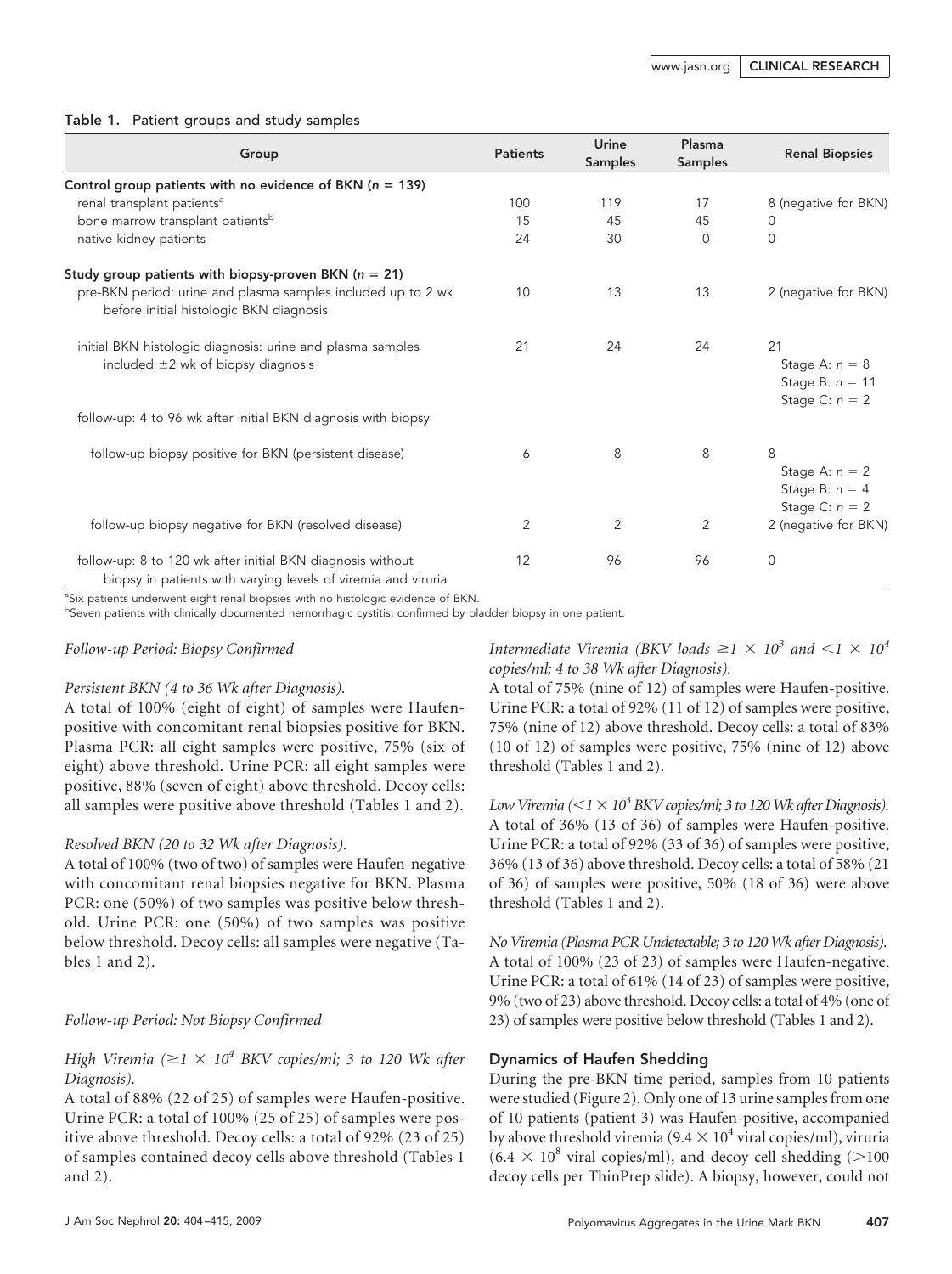## Table 2. Haufen shedding and signs of BKV activation<sup>a</sup>

|                                                                                                    | Urine                 | <b>Patients</b><br>(N) | <b>Viral Haufen-</b><br>Positive in<br>Urine |                 | Decoy Cells in Urine<br>(total number per ThinPrep slide) |                 |                             |                 |                                |                 |
|----------------------------------------------------------------------------------------------------|-----------------------|------------------------|----------------------------------------------|-----------------|-----------------------------------------------------------|-----------------|-----------------------------|-----------------|--------------------------------|-----------------|
| <b>Patient Groups</b>                                                                              | <b>Samples</b><br>(N) |                        |                                              |                 | 0 (No Decoy<br>Cells)                                     |                 | 1 to 9 (Below<br>Threshold) |                 | $\geq$ 10 (Above<br>Threshold) |                 |
|                                                                                                    |                       |                        | <b>Samples</b>                               | <b>Patients</b> | <b>Samples</b>                                            | <b>Patients</b> | <b>Samples</b>              | <b>Patients</b> | <b>Samples</b>                 | <b>Patients</b> |
| Control group                                                                                      |                       |                        |                                              |                 |                                                           |                 |                             |                 |                                |                 |
| renal transplant                                                                                   | 119                   | 100                    | 0%<br>(0/119)                                | 0%<br>(0/100)   | 30%<br>(36/119)                                           | 36%<br>(36/100) | 26%<br>(31/119)             | 27%<br>(27/100) | 44%<br>(52/119)                | 34%<br>(34/100) |
| bone marrow <sup>b</sup>                                                                           | 45                    | 15                     | 0%<br>(0/45)                                 | 0%<br>(0/15)    | 36%<br>(16/45)                                            | 60%<br>(9/15)   | 13%<br>(6/45)               | 40%<br>(6/15)   | 51%<br>(23/45)                 | 53%<br>(8/15)   |
| nontransplant                                                                                      | 30                    | 24                     | 0%<br>(0/30)                                 | 0%<br>(0/24)    | 57%<br>(17/30)                                            | 71%<br>(17/24)  | 27%<br>(8/30)               | 25%<br>(6/24)   | 17%<br>(5/30)                  | 12%<br>(3/24)   |
| <b>BKN</b> group                                                                                   |                       |                        |                                              |                 |                                                           |                 |                             |                 |                                |                 |
| pre-BKN                                                                                            | 13                    | 10                     | 8%<br>(1/13)                                 | 10%<br>(1/10)   | 8%<br>(1/13)                                              | 10%<br>(1/10)   | 15%<br>(2/13)               | 20%<br>(2/10)   | 77%<br>(10/13)                 | 90%<br>(9/10)   |
| BKN: initial histologic<br>diagnosis                                                               | 24 <sup>c</sup>       | 18 <sup>c</sup>        | 100%<br>(24/24)                              | 100%<br>(18/18) | 0%<br>(0/24)                                              | 0%<br>(0/18)    | 0%<br>(0/24)                | 0%<br>(0/18)    | 100%<br>(24/24)                | 100%<br>(18/18) |
| follow-up, biopsy confirmed                                                                        |                       |                        |                                              |                 |                                                           |                 |                             |                 |                                |                 |
| persistent BKN: biopsy<br>positive for BKN                                                         | 8                     | 6                      | 100%<br>(8/8)                                | 100%<br>(6/6)   | 0%<br>(0/8)                                               | 0%<br>(0/6)     | 0%<br>(0/8)                 | 0%<br>(0/6)     | 100%<br>(8/8)                  | 100%<br>(6/6)   |
| resolved BKN: biopsy<br>negative for BKN                                                           | 2                     | $\overline{2}$         | 0%<br>(0/2)                                  | 0%<br>(0/2)     | 100%<br>(2/2)                                             | 100%<br>(2/2)   | 0%<br>(0/2)                 | 0%<br>(0/2)     | 0%<br>(0/2)                    | 0%<br>(0/2)     |
| follow-up: not biopsy<br>confirmed                                                                 |                       |                        |                                              |                 |                                                           |                 |                             |                 |                                |                 |
| high viremia: plasma PCR ><br>$1 \times 10^4$ viral copies/ml                                      | 25                    | 8                      | 88%<br>(22/25)                               | 12%<br>(3/25)   | 8%<br>(2/25)                                              | 12%<br>(1/8)    | 0%<br>(0/25)                | 0%<br>(0/8%)    | 92%<br>(23/25)                 | 88%<br>(7/8)    |
| intermediate viremia: plasma<br>PCR between $1 \times 10^3$ and<br>$1 \times 10^4$ viral copies/ml | 12                    | 8                      | 75%<br>(9/12)                                | 88%<br>(7/8)    | 17%<br>(2/12)                                             | 25%<br>(2/8)    | 8%<br>(1/12)                | 12%<br>(1/8)    | 75%<br>(9/12)                  | 63%<br>(5/8)    |
| low viremia: plasma PCR <1<br>$\times$ 10 <sup>3</sup> viral copies/ml                             | 36                    | 12                     | 36%<br>(13/36)                               | 50%<br>(6/12)   | 42%<br>(15/36)                                            | 33%<br>(4/12)   | 8%<br>(3/36)                | 17%<br>(2/12)   | 50%<br>(18/36)                 | 50%<br>(6/12)   |
| no viremia: plasma PCR<br>undetectable                                                             | 23                    | 5                      | 0%<br>(0/23)                                 | 0%<br>(0/5)     | 96%<br>(22/23)                                            | 80%<br>(4/5)    | 4%<br>(1/23)                | 20%<br>(1/5)    | 0%<br>(0/23)                   | 0%<br>(0/5)     |

be performed until 8 wk later, when BKN was ultimately diagnosed. Twelve of 13 urine samples from nine of 10 patients collected during the pre-BKN period were Haufen-negative, including three consecutive negative samples from patient 10 with varying concomitant viremia. In five of 10 patients, Haufen-negative samples were obtained 3 to 4 wk before initial histologic diagnosis of BKN. At the time of BKN diagnosis, all 18 patients from whom urine samples were available for analysis were Haufen-positive (Figure 2).

During the follow-up period (3 to 120 wk after BKN diagnosis), samples from 20 of 21 patients were studied. Six of six patients with biopsy-proven persistent BKN and ten additional patients had one to 14 sequential Haufen-positive urine samples. For seven patients, Haufen-positive samples were collected in the setting of BKV plasma loads of  $\leq 1 \times 10^3$  copies/ml 3 to 48 wk after the initial BKN diagnosis. After one to five consecutive Haufen-positive samples, 13 of 20 patients, including two patients (9 and 13) with biopsy-proven BKN resolution, turned Haufen-negative. Three patients (3, 7, and 9) converted within 3 to 5 wk after initial diagnosis. In patients 2 and 7, conversion occurred in the setting of high viremia ( $>1 \times 10^4$  BKV copies/ml) and viruria ( $>1 \times 10^7$  BKV copies/ ml) and in patients 1, 2, and 6, in association with decoy cell shedding above threshold. Once converted, all patients remained Haufen-negative during further follow-up (up to 105 wk) when signs of BKV replication steadily decreased, although never became undetectable in nine of 13 patients. All 139 control patients were Haufen-negative despite marked signs of BKV replication in some individuals (Figure 3).

#### Haufen Shedding, BKV Replication, and BKN

The shedding of Haufen was not merely linked to the degree of viruria or viremia (*e.g.*, decoy cell excretion, BKV loads in urine and plasma) (Table 3). Significant differences were found between the proportions of samples with high numbers of decoy cells, BKV gene copies in the urine, and plasma on the one hand and Haufen-positivity on the other hand (all differences *P* 0.001;  $\kappa$  between 0.39 and 0.56; fair to modest agreement).

The shedding of Haufen was very tightly linked to intrarenal disease (BKN) (see Table 4 and Concise Methods sec-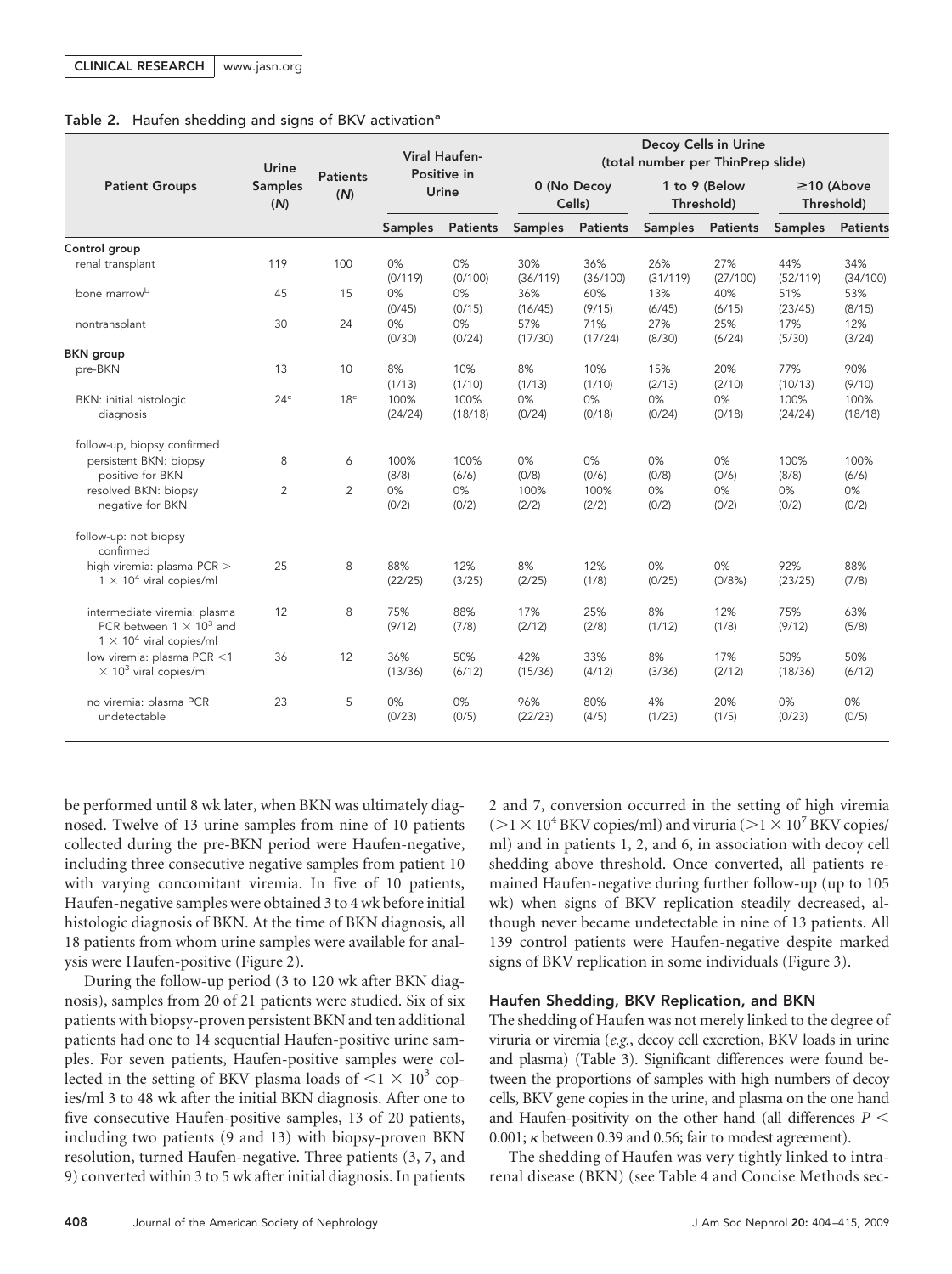| Urine PCR (BKV copies/ml)                           |                                                     |                                                                                                       |                                                   | Plasma PCR (BKV copies/ml)                         |                                                   |                                                                     |                                                        |                                              |                                             |                                            |                                             |                                       |                                         |
|-----------------------------------------------------|-----------------------------------------------------|-------------------------------------------------------------------------------------------------------|---------------------------------------------------|----------------------------------------------------|---------------------------------------------------|---------------------------------------------------------------------|--------------------------------------------------------|----------------------------------------------|---------------------------------------------|--------------------------------------------|---------------------------------------------|---------------------------------------|-----------------------------------------|
|                                                     | 0 (Undetectable)                                    | $<$ 1 $\times$ 10 <sup>7</sup><br>$>1 \times 10^{-7}$<br>(Below<br>(Above<br>Threshold)<br>Threshold) |                                                   | 0 (Undetectable)                                   |                                                   |                                                                     | $<$ 1 $\times$ 10 <sup>4</sup><br>(Below<br>Threshold) |                                              | $>1 \times 10^{-4}$<br>(Above<br>Threshold) |                                            | <b>Renal Biopsy</b>                         |                                       |                                         |
|                                                     |                                                     |                                                                                                       |                                                   |                                                    |                                                   | Samples Patients Samples Patients Samples Patients Samples Patients |                                                        | <b>Samples</b>                               | Patients                                    | <b>Samples</b>                             | Patients                                    | BKN+                                  | BKN-                                    |
| 52%<br>(61/119)<br>31%<br>(14/45)<br>70%<br>(21/30) | 49%<br>(49/100)<br>67%<br>(10/15)<br>88%<br>(21/24) | 15%<br>(18/119)<br>27%<br>(12/45)<br>10%<br>(3/30)                                                    | 18%<br>(18/100)<br>40%<br>(6/15)<br>12%<br>(3/24) | 34%<br>(40/119)<br>42%<br>(19/45)<br>20%<br>(6/30) | 25%<br>(25/100)<br>60%<br>(9/15)<br>12%<br>(3/24) | 23%<br>(4/17)<br>36%<br>(16/45)<br><b>NA</b>                        | 23%<br>(4/17)<br>67%<br>(10/15)<br><b>NA</b>           | 53%<br>(9/17)<br>60%<br>(27/45)<br><b>NA</b> | 53%<br>(9/17)<br>47%<br>(7/15)<br><b>NA</b> | 18%<br>(3/17)<br>4%<br>(2/45)<br><b>NA</b> | 18%<br>(3/17)<br>13%<br>(2/15)<br><b>NA</b> | 0%<br>(0/8)<br><b>NA</b><br><b>NA</b> | 100%<br>(8/8)<br><b>NA</b><br><b>NA</b> |
| 0%<br>(0/13)<br>0%<br>(0/24)                        | 0%<br>(0/10)<br>0%<br>(0/18)                        | 8%<br>(1/13)<br>4%<br>(1/24)                                                                          | 10%<br>(1/10)<br>6%<br>(1/18)                     | 92%<br>(12/13)<br>96%<br>(23/24)                   | 90%<br>(9/10)<br>94%<br>(17/18)                   | 15%<br>(2/13)<br>0%<br>(0/24)                                       | 20%<br>(2/10)<br>0%<br>(0/18)                          | 70%<br>(9/13)<br>29%<br>(7/24)               | 60%<br>(6/10)<br>39%<br>(7/18)              | 15%<br>(2/13)<br>71%<br>(17/24)            | 20%<br>(2/10)<br>61%<br>(11/18)             | 0%<br>(0/2)<br>100%<br>(18/18)        | 100%<br>(2/2)<br>0%<br>(0/18)           |
| 0%<br>(0/8)<br>50%<br>(1/2)                         | 0%<br>(0/6)<br>50%<br>(1/2)                         | 12%<br>(1/8)<br>50%<br>(1/2)                                                                          | 17%<br>(1/6)<br>50%<br>(1/2)                      | 88%<br>(7/8)<br>0%<br>(0/2)                        | 83%<br>(5/6)<br>0%<br>(0/2)                       | 0%<br>(0/8)<br>50%<br>(1/2)                                         | 0%<br>(0/6)<br>50%<br>(1/2)                            | 25%<br>(2/8)<br>50%<br>(1/2)                 | 33%<br>(2/6)<br>50%<br>(1/2)                | 75%<br>(6/8)<br>0%<br>(0/2)                | 67%<br>(4/6)<br>0%<br>(0/2)                 | 100%<br>(8/8)<br>0%<br>(0/2)          | 0%<br>(0/8)<br>100%<br>(2/2)            |
| 0%<br>(0/25)                                        | 0%<br>(0/8%)                                        | 0%<br>(0/25)                                                                                          | 0%<br>(0/8%)                                      | 100%<br>(25/25)                                    | 100%<br>(8/8)                                     | 0%<br>(0/25)                                                        | 0%<br>(0/8%)                                           | 0%<br>(0/25)                                 | 0%<br>(0/8%)                                | Per<br>definition:<br>100%                 | Per<br>definition:<br>100%                  | <b>NA</b>                             | <b>NA</b>                               |
| 8%<br>(1/12)                                        | 12%<br>(1/8)                                        | 17%<br>(2/12)                                                                                         | 12%<br>(1/8)                                      | 75%<br>(9/12)                                      | 76%<br>(6/8)                                      | 0%<br>(0/12)                                                        | 0%<br>(0/8)                                            | Per<br>definition:<br>100%                   | Per<br>definition:<br>100%                  | 0%<br>(0/12)                               | 0%<br>(0/8)                                 | <b>NA</b>                             | <b>NA</b>                               |
| 8%<br>(3/36)                                        | 17%<br>(2/12)                                       | 56%<br>(20/36)                                                                                        | 75%<br>(9/12)                                     | 36%<br>(13/36)                                     | 58%<br>(7/12)                                     | 0%<br>(0/36)                                                        | 0%<br>(0/12)                                           | Per<br>definition:<br>100%                   | Per<br>definition:<br>100%                  | 0%<br>(0/36)                               | 0%<br>(0/12)                                | <b>NA</b>                             | <b>NA</b>                               |
| 39%<br>(9/23)                                       | 60%<br>(3/5)                                        | 52%<br>(12/23)                                                                                        | 60%<br>(3/5)                                      | 9%<br>(2/23)                                       | 40%<br>(2/5)                                      | Per<br>definition:<br>100%                                          | Per<br>definition:<br>100%                             | 0%<br>(0/23)                                 | 0%<br>(0/5)                                 | 0%<br>(0/23)                               | 0%<br>(0/5)                                 | <b>NA</b>                             | <b>NA</b>                               |

#### Table 2. continued

a NA, not available.

<sup>b</sup>Thirty-one urine samples from seven patients with a clinical diagnosis of hemorrhagic cystitis.

c Three patients with biopsy-proven BKN but with no urine samples available at the time of initial histologic diagnosis were not included.

tion for definitions of BKN positivity and negativity; no significant difference between Haufen-positive/negative and BKN-positive/negative groups  $P = 0.317$ ,  $\kappa = 0.98$ ; excellent agreement; concordance rate 99%). The detection of Haufen had a sensitivity of 100%, a specificity of 99%, a positive predictive value (PPV) for BKN of 97%, and a negative predictive value (NPV) of 100%.

In contrast, intrarenal disease (BKN) was not tightly associated with viruria. The distribution of BKN-positive/ negative groups and decoy cell–positive/negative groups or samples with high/low urine BKV gene copy numbers differed significantly (see Table 4 for definitions; all differences highly significant  $P < 0.001$ ,  $\kappa = 0.25$  and 0.34, respectively; fair agreement). A marginal difference was observed between the distribution of BKN-positive/negative groups and samples with high/low plasma BKV gene copy numbers (see Table 4 for definitions;  $P = 0.058$ ,  $\kappa = 0.62$ ; good agreement). The PPVs for BKN ranged between 40% (high decoy cell shedding) and 74% (high plasma BKV load levels), and NPVs ranged between 88% (plasma BKV load levels) and 100% (decoy cell shedding and urine BKV load levels; Table 4).

A subgroup analysis limited to samples obtained from renal allograft recipients for whom all tests were performed in parallel gave similar results (BKN-positive time points  $n = 30$ ; BKN-negative time points  $n = 32$ ; thresholds as listed in Table 4; Haufen: sensitivity 100%, specificity 97%, PPV 97%, NPV 100%; high decoy cell shedding: sensitivity 100%, specificity 19%, PPV 54%, NPV 100%; high plasma BKV load levels: sensitivity 70%, specificity 81%, PPV 78%, NPV 74%; high urine BKV load levels: sensitivity 100%, specificity 22%, PPV 55%, NPV 100%).

# **DISCUSSION**

In patients with biopsy-proven BKN, tight, three-dimensional polyomavirus clusters, termed Haufen, were easily detected in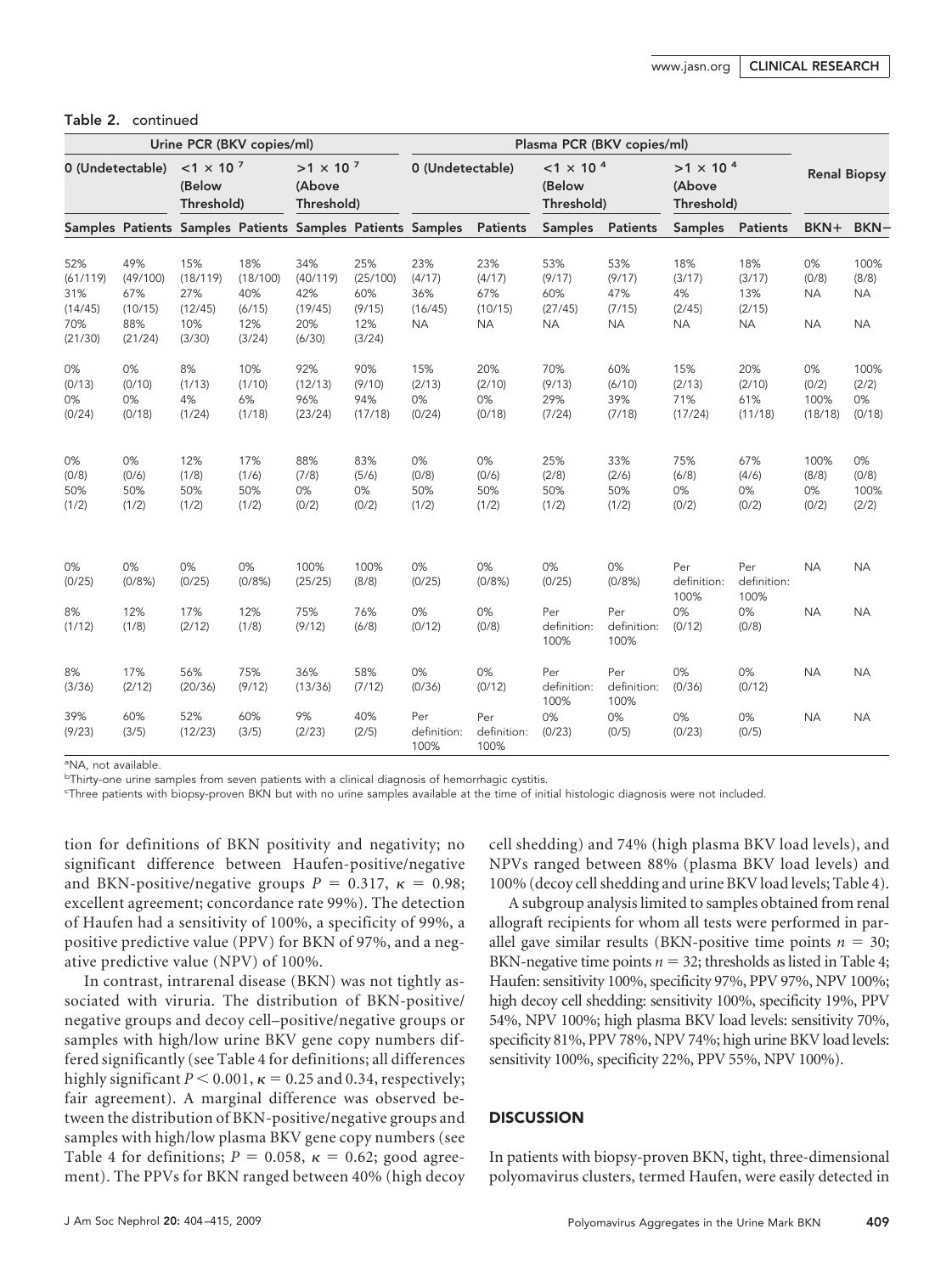

Figure 2. The dynamics of Haufen shedding over time in voided urine samples from patients with BKN. Illustrated are 21 study group patients with biopsy-proven BKN; in 18 patients, plasma and urine samples were available at time of the initial diagnostic biopsy.  $\blacktriangle$ , Haufen-positive urine samples;  $\triangle$ , Haufen-negative urine samples; B<sup>+</sup>, renal biopsies with BKN; B<sup>-</sup>, renal biopsies without BKN. Plasma BKV load levels are marked by rectangles and grouped into five categories: solid black rectangle with red circle =  $\geq$ 1  $\times$  10<sup>4</sup> BKV copies/ml; solid black rectangle  $\geq$ 1  $\times$  10<sup>3</sup> BKV copies/ml and <1  $\times$  10<sup>4</sup> BKV copies/ml; gray rectangle = 250 to 999 BKV copies/ml; open rectangle with diagonal line = <250 BKV copies/ml; open rectangle = undetectable BKV copies/ml.

voided urine samples by negative staining EM with high interobserver agreement/reproducibility. The detection of Haufen is a new observation that differs from previous studies focusing on polyomavirus infections and the urinary shedding of free, nonclustered viruses.24 –26 Not free polyomaviruses but rather three-dimensional, polyomavirus aggregates (*i.e.*, Haufen) are described here for the first time as reliable markers of intrarenal polyomavirus-induced disease (BKN). Haufen were found in voided urine samples from all 21 patients with BKN in early and late disease stages (A through C) but not in any of the 139 control patients. BKN and Haufen showed an excellent level of agreement with a  $\kappa$  of 0.98 and a nearly perfect concordance rate of 99%. The qualitative detection of Haufen was 100% sensitive and 99% specific for identifying biopsy-proven BKN. It closely reflected the clinical disease course with PPV and NPV of 97 and 100%, respectively. The PPV may even be greater because only one of 209 urine samples from a patient with concurrent high viremia and viruria, who could not undergo biopsy until 8 wk later when BKN was diagnosed, was classified as having a false-positive test result. Conceivably, this sample may also be a true-positive Haufen test marking BKN.

Haufen shedding was not a mere reflection of marked BKV replication. The Haufen-positive group significantly differed from groups with high viruria and viremia. It is likely that specific factors exceeding viral replication are needed to promote Haufen genesis. We believe that Haufen form in the kidneys and not in extrarenal sites, such as the bladder. In our interpretation, intratubular polyomavirus replication with the release of mature daughter virions into injured nephrons rich in Tamm-Horsfall protein subsequent to the lysis of epithelial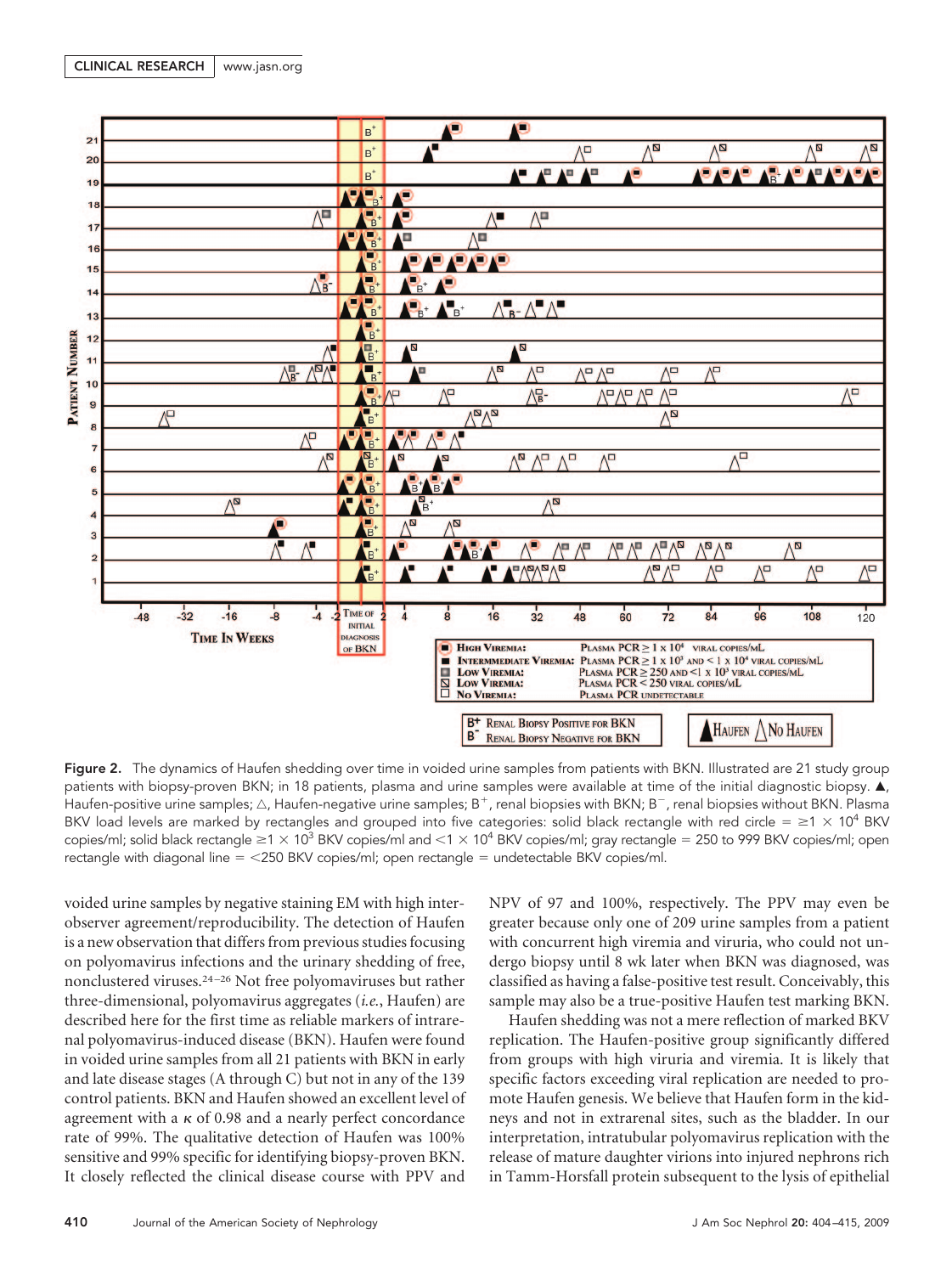

Figure 3. One renal transplant control group patient with marked polyomavirus replication and no BKN. Over months (weeks after transplantation plotted on *x* axis), this renal allograft recipient presented with very high viremia  $\Box$ ), viruria  $\Diamond$ ), and decoy cell counts (total decoy cell numbers per ThinPrep slide given in boxed areas). Two allograft biopsies performed 52 and 96 wk after grafting showed no evidence of BKN ( $B^-$ ). Five urine samples were consistently Haufen negative  $(\triangle)$ .

host cells creates the proper microenvironment for the formation of Haufen. Tamm-Horsfall protein presumably facilitates intratubular polyomavirus aggregation as previously shown *in vitro* for influenza, mumps, and Newcastle disease viruses.<sup>27</sup> Once formed in the diseased kidney, cast-like polyomavirus aggregates are flushed into the bladder and can be detected as Haufen in voided urine samples. The demonstration of dense, intratubular polyomavirus aggregates in biopsies with BKN and the high Tamm-Horsfall protein content of urinary Haufen shown in this study support our hypothesis. Thus, we believe that the intratubular aggregation of polyomaviruses in patients with BKN and the shedding of Haufen in voided urine samples follow the same general principle known from the formation and shedding of red or white blood cell casts in patients with kidney disease. We propose Haufen as powerful and accurate new urinary biomarkers that can be used clinically to diagnose BKN noninvasively.

A new diagnostic strategy to identify patients with BKN effectively is important because the prevalence of disease remains high (1 to 9% of all renal allograft recipients; 6.5% in Chapel Hill), and chronic allograft failure/loss is common as a result of the lack of potent antipolyomavirus drugs.<sup>1-3,5,9,11</sup> Although preemptive therapeutic strategies to avoid BKN have been proposed<sup>28</sup> and will likely result in a decreased disease incidence in the future, the ultimate goal of disease prevention cannot always be achieved, leaving physicians with the constant challenge to diagnose intrarenal disease (BKN) early, accurately, and, best, noninvasively. Diagnostic tests that can easily and frequently be repeated are ideal. In this respect (the accurate, noninvasive diagnosis of BKN), the detection of Haufen in urine samples offers an attractive new method that can significantly improve diagnostic strategies.13

A renal biopsy is currently required for a definitive BKN diagnosis, but small/suboptimal single biopsy cores can give false-negative histologic diagnoses in 25 to 37% of patients with disease.<sup>12,13,15</sup> Moreover, if virally induced cytopathic changes are absent, then early-stage BKN can be morphologically overlooked.<sup>12-14</sup> Thus, even the "gold standard" renal biopsy can, in some cases, fail to provide an accurate diagnosis.

Because deterioration of allograft function does not necessarily accompany early viral nephropathy and multiple repeat biopsies are impractical for surveillance, general signs of BKV replication have been used for BKN risk assessment. This common clinical strategy is based on the fact that all patients with BKN have signs of viral replication in the urine and plasma.1,2,7,11,16 –18,22,29 Screening assays include urine cytology for the detection of decoy cells and quantitative PCR assays in the plasma and urine. However, patient screening using signs of BKV replication have limitations because viral replication is common and not kidney disease–specific. Only a small subgroup of "viral replicators" ultimately develop manifest BKN.2,7,11,14,16,22,29 Similar phenomena are widely known from other viruses, such as cytomegalovirus or Epstein-Barr virus, that also establish latency in humans. Therefore, in an attempt to improve the predictive diagnostic value of BKV replication– based assays, clinically relevant quantitative cutoff levels have been suggested.<sup>2,16,18</sup> Unfortunately, however, even the consideration of "thresholds" in the clinical risk assessment has diagnostic limitations: (*1*) Threshold levels should be exceeded on repeat (*i.e.*, for  $>4$  wk) before a patient can be categorized as having "presumptive" BKN<sup>2</sup> thereby protracting the clinical decision-making process; (*2*) the PPVs of individual test results with readings exceeding the "threshold levels" to mark BKN are  $\leq 80\%$ , some even  $\leq 50\%$ ; (3) threshold levels have not been validated in multicenter studies; (*4*) although usually high, BKV loads, especially plasma loads, can be low at the time of initial diagnosis of BKN (occasionally  $\leq 1000$  BKV copies/ml plasma as shown by us and others<sup>30,31</sup>); (5) PCR assays are not standardized, with an interlaboratory variability of test results of up to 2 log 10, rendering general recommendations of clinically relevant virus load levels problematic32; and (*6*) threshold levels are valid only at time of initial BKN diagnosis and not suitable to monitor for BKN resolution.

As illustrated in this study, by using Haufen determination, a single, easily obtainable urine sample can provide specific diagnostic evidence of BKN. We believe that on the basis of the disappearance of Haufen from the urine during patient followup, BKN resolution occurs earlier than the cessation of BKV replication, as is currently assumed.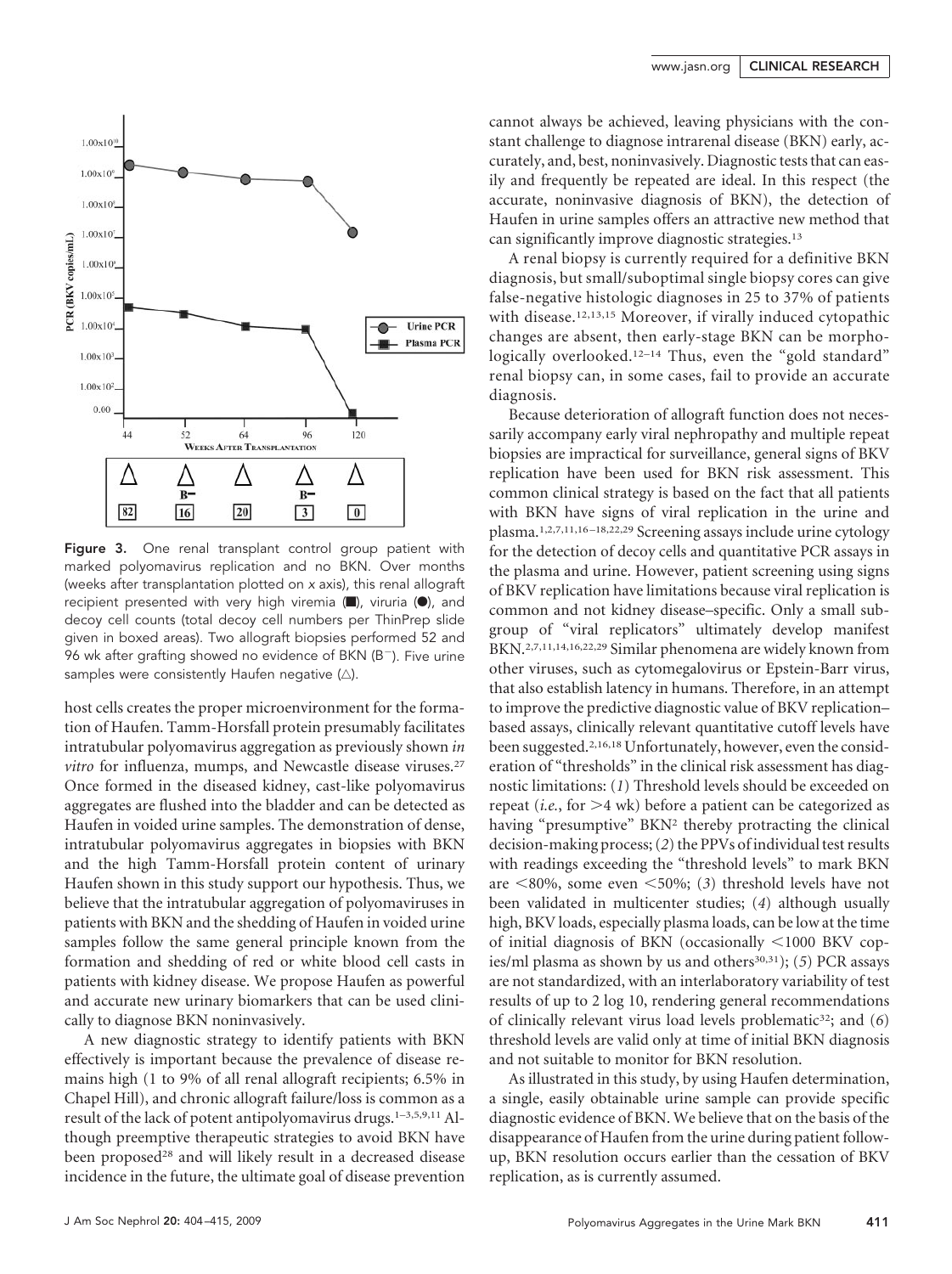|  | Table 3. Comparison of Haufen shedding with markers of viral replication/activation |  |  |  |  |  |  |
|--|-------------------------------------------------------------------------------------|--|--|--|--|--|--|
|--|-------------------------------------------------------------------------------------|--|--|--|--|--|--|

|                                                        |                                    | Haufen |       |                  |          |  |
|--------------------------------------------------------|------------------------------------|--------|-------|------------------|----------|--|
| Parameter                                              | <b>Positive</b><br><b>Negative</b> |        | Total | P (McNemar Test) | $\kappa$ |  |
| Decoy cells                                            |                                    |        |       | < 0.001          | 0.43     |  |
| positive (≥10 per ThinPrep slide)                      | 77                                 | 97     | 174   |                  |          |  |
| negative (<10 per ThinPrep slide)                      | $\mathbf 0$                        | 163    | 163   |                  |          |  |
| total                                                  | 77                                 | 260    | 337   |                  |          |  |
| Urine PCR                                              |                                    |        |       | < 0.001          | 0.39     |  |
| positive ( $>1 \times 10^7$ viral copies/ml)           | 67                                 | 88     | 155   |                  |          |  |
| negative ( $\leq 1 \times 10^7$ viral copies/ml)       | 10                                 | 172    | 182   |                  |          |  |
| total                                                  | 77                                 | 260    | 337   |                  |          |  |
| Plasma PCR                                             |                                    |        |       | < 0.001          | 0.56     |  |
| positive ( $>1 \times 10^4$ viral copies/ml)           | 46                                 | 9      | 55    |                  |          |  |
| negative (<1 $\times$ 10 <sup>4</sup> viral copies/ml) | 31                                 | 119    | 150   |                  |          |  |
| total                                                  | 77                                 | 128    | 205   |                  |          |  |

| Table 4. Comparison of screening tests to detect BKN <sup>a</sup> |  |  |
|-------------------------------------------------------------------|--|--|
|                                                                   |  |  |

|                                        | <b>BKN</b>            |                             | P              |      | Sensitivity | <b>Specificity</b> | <b>PPV</b> for | NPV for        |
|----------------------------------------|-----------------------|-----------------------------|----------------|------|-------------|--------------------|----------------|----------------|
| Test                                   | Positive <sup>b</sup> | <b>Negative<sup>c</sup></b> | (McNemar Test) | К    | $(\%)$      | (% )               | <b>BKN</b> (%) | <b>BKN (%)</b> |
| Haufen                                 |                       |                             | 0.317          | 0.98 | 100         | 99                 | 97             | 100            |
| positive                               | 100.0% (32/32)        | $1.3\%$ (1/77)              |                |      |             |                    |                |                |
| negative                               | $0.0\%$ (0/32)        | 98.7% (76/77)               |                |      |             |                    |                |                |
| Decoy cells                            |                       |                             | < 0.001        | 0.25 | 100         | 36                 | 40             | 100            |
| $\geq 10$                              | 100.0% (32/32)        | 63.6% (49/77)               |                |      |             |                    |                |                |
| $<$ 10                                 | $0.0\%$ (0/32)        | 36.4% (28/77)               |                |      |             |                    |                |                |
| Plasma BKV load                        |                       |                             | 0.058          | 0.62 | 72          | 88                 | 74             | 88             |
| $\geq$ 10 <sup>4</sup> viral copies/ml | 72.0% (23/32)         | 10.0% (8/77)                |                |      |             |                    |                |                |
| $<$ 10 <sup>4</sup> viral copies/ml    | 28.0% (9/32)          | 90.0% (69/77)               |                |      |             |                    |                |                |
| Urine BKV load                         |                       |                             | < 0.001        | 0.34 | 100         | 47                 | 44             | 100            |
| $\geq$ 10 <sup>7</sup> viral copies/ml | 100.0% (32/32)        | 53.2% (41/77)               |                |      |             |                    |                |                |
| $<$ 10 <sup>7</sup> viral copies/ml    | $0.0\%$ (0/32)        | 46.8% (36/77)               |                |      |             |                    |                |                |

<sup>a</sup> Analysis limited to a subset of samples in which all four tests were performed in parallel (*n* = 109 samples)

b Defined as all samples obtained at time of biopsy-proven BKN (initial time of diagnosis *n* - 24 and follow-up biopsies *n* - 8; compare with Figure 2).

"Defined as all samples from control patients with no clinical or biopsy evidence of BKN (*n* = 62) and all samples from patients with BKN during the pre-BKN period (n = 13) and at time of biopsy-proven BKN resolution (n = 2).

When do we advocate negative staining EM on voided urine samples? The search for Haufen is not suited as a mass screening tool but rather should amend other clinical tests, including renal biopsies. We recommend it as a targeted diagnostic tool for (*1*) all patients with signs of BK virus replication on the basis of currently recommended screening protocols to separate patients with BKN from those with asymptomatic BKV replication, (*2*) patients undergoing renal biopsy with BKN in the differential diagnosis, (*3*) patients with a negative biopsy result but with signs of persistent BKV replication that might precede the manifestation of disease for months,7,16 and (*4*) patients with BKN to monitor for the earliest signs of disease resolution. The detection of Haufen can shed additional light on the development, progression, resolution, and possible recurrence of BKN.

Although unfamiliar to most transplant physicians, negative staining EM of urine samples is a well-established, robust, and easily performed method that has been in routine use in diagnostic virology for more than four decades. It is not a research tool.<sup>33</sup> There are approximately 250 diagnostic EM laboratories in the United States that are geared toward the evaluation of clinical samples by a variety of methods, including negative staining EM. Major institutions, such as the Centers for Disease Control and Prevention (Atlanta, GA), heavily depend on this technique for the diagnosis of a variety of infectious diseases from clinical samples. In this study we followed standard sample preparation techniques,  $24,34,35$  enabling any electron microscopist or pathologist involved in EM examination of other tissue samples to prepare and examine negatively stained urine samples for Haufen after brief adaptation. The technique itself is not "magic." It does not involve costly and time-consuming fixation/embedding procedures used in standard EM evaluations of solid tissues. Rather, it is a wholemount technique of fluid with a turnaround time of 2 to 3 h and costs of approximately \$300 at our institution that favorably compare with other laboratory assays, such as quantitative PCR tests. Because Haufen do not lose their characteristic ultrastructural features during extended storage at 4°C, fixed urine samples could potentially be sent to referral EM laboratories for evaluation, a practice frequently used for a variety of other clinical tests. Thus, we think that the search for Haufen is a practical and advantageous new clinical strategy.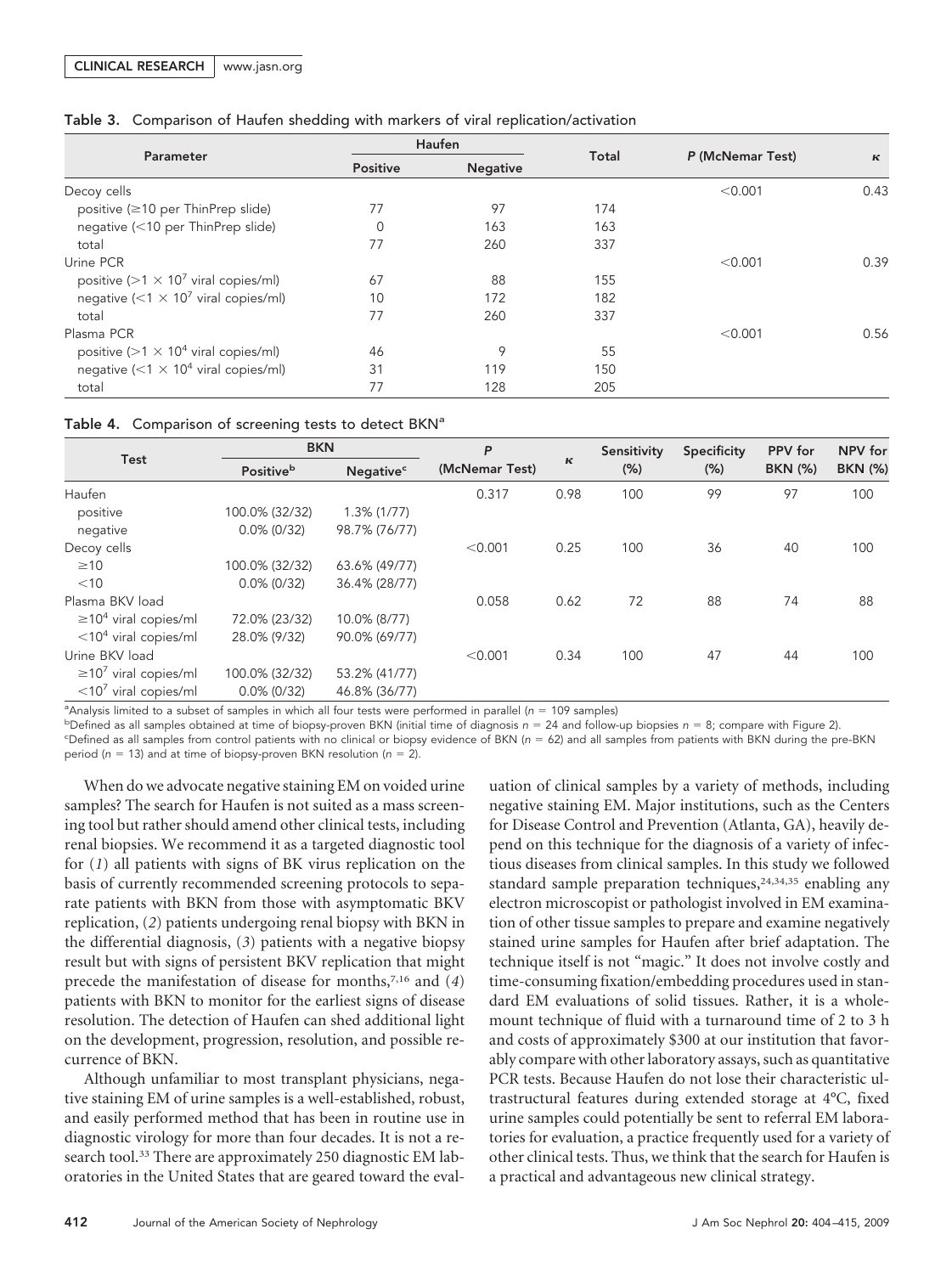In conclusion, we contend that Haufen in voided urine samples are specific and accurate structural biomarkers that can be used to diagnose BKN noninvasively and to improve patient treatment. The use of negative staining EM for the detection of Haufen requires no novel infrastructure but rather "thinking outside the box." Transplant physicians will have to simply incorporate a new application of an old, well-established diagnostic technique into their clinical decision-making process. Future prospective, multicenter studies are needed to refine and further validate our current single-center, retrospective findings.

# CONCISE METHODS

Urine, blood, and renal biopsy samples were collected for diagnostic purposes following standard-of-care guidelines. The study protocol was approved by the institutional review board of the University of North Carolina at Chapel Hill.

A total of 337 urine samples from 160 patients (99 men, 61 women; 92 white, 56 black, 8 Hispanic, 4 Asian; median age 51 yr [range 6 to 82]) were analyzed by conventional cytology for decoy cells, negative staining EM for the detection of Haufen, and quantitative PCR assays for BKV DNA loads. PCR and negative staining EM analyses were conducted on leftover urine samples subsequent to cytology processing. For EM studies, urine was fixed in 2% paraformaldehyde and stored at 4°C until use as described previously.24 In a subgroup of patients, we also performed quantitative PCR assays for BKV DNA plasma loads and renal biopsies (Table 1).

The study group consisted of 21 consecutive patients with biopsyproven BKN (19 renal allograft recipients, one bone marrow transplant, and one nontransplant patient with chronic lymphocytic leukemia; 143 urine and plasma samples). They were seen at The University of North Carolina from 2005 to 2007 with a post-BKN observation period ranging from 0 to 120 wk. The control group consisted of 139 patients who were treated at The University of North Carolina and had no clinical or biopsy evidence of BKN (100 renal and 15 bone marrow allograft recipients and 24 patients without transplants; 194 urine and 62 plasma samples). Seven control group bone marrow transplant recipients had clinical evidence of hemorrhagic cystitis (confirmed by a bladder biopsy in one patient). Control group samples from bone marrow transplant patients were consecutively collected from 2005 to 2007. Samples from renal transplant and nontransplant patients were initially collected consecutively from 2005 to 2006; thereafter, from 2006 to 2007, samples were selectively collected from patients with signs of viruria  $(\geq 10$  decoy cells per ThinPrep cytology slide) because, on the basis of current patient risk assessment, these individuals are at increased risk for BKN.

#### BKN Definition

According to *Heptinstall's Pathology of the Kidney*, <sup>12</sup> BKN was defined by morphologic changes in renal biopsies (*i.e.*, histologic evidence of polyomavirus replication in the renal cortex *and/or* medulla with intranuclear viral inclusion bodies *and/or* positive immunohistochemical *and/or in situ* hybridization signals accompanied by varying degrees of tubular injury, inflammation, and fibrosis; disease stages A, B, or C). Typically, BKN follows a protracted disease course and is accompanied by general signs of polyomavirus replication (*i.e.*, decoy cell shedding in the urine) and elevated BK polyomavirus load levels in the urine and plasma. General signs of polyomavirus replication, however, are not pathognomonic for BKN, because they can frequently also be found in patients without disease as asymptomatic and clinically insignificant events.7,12,13,16,24,29

#### Haufen Definition

"Haufen" (after the German word for "cluster or stack") were defined as three-dimensional, cast-like, dense polyomavirus aggregates in urine samples analyzed by EM.

#### Cytologic and Histologic Studies

All 337 urine samples were processed for cytology using standard liquid-based procedures (Cytyc/Hologic Corp., Marlborough, MA) and stained by the Papanicolaou method. Decoy cells were quantified as reported previously.7,11,16,17,22,29 Thirty-eight renal biopsies from 32 patients were processed for routine histology, including standard transmission EM studies in selected cases. Morphologic workup, diagnosis, and staging of BKN were conducted according to previous reports and the definitions given already.7,11,12

All biopsy samples fulfilled the Banff '97 criteria for tissue adequacy.36 Immunohistochemical detection of polyomavirus-associated antigens was performed on all biopsies with a monoclonal mouse antibody directed against the SV40 large T antigen (Clone 416; Calbiochem, San Diego, CA) and a monoclonal mouse anti-polyomavirus antibody against the VP1 capsid protein (clone 597) following previous reports.11,37 Transmission EM studies on renal biopsy samples were performed according to standard protocols.

# Negative Staining Urine EM for the Detection of Haufen and Immunogold Labeling

Negative staining EM on voided urine samples was conducted according to previously published procedures.25,34 Important parts of the protocol include an initial urine clarification step followed by a second viral concentration step as described previously.24,25 Briefly, 10 ml of fixed urine was centrifuged at 12,500 rpm for 30 min (clarification step) to remove large cell fragments; the supernatant was subsequently centrifuged at 36,000 rpm for 1 h for viral concentration. After the last centrifugation round, the supernatant was mostly discarded, and the pellet including a minimal amount (400 to 500  $\mu$ ) of covering supernatant (containing Haufen) was saved for further analysis. Negative staining was performed using a previously described standard two-step method (adsorption followed by negative staining using 1% uranyl acetate).<sup>33,34</sup> One grid was prepared for each sample. A detailed technical procedure manual will be published separately.

Polyomaviruses were identified by their characteristic ultrastructural morphology. Specimens were qualitatively categorized as either Haufen-positive (*i.e.*, containing one or more tight, three-dimensional polyomavirus clusters) or Haufen-negative. In positive cases, multiple Haufen were generally identified within 5 to 10 min of screening at  $\times$  50,000 magnification. No attempt was made to quantify Haufen shedding. All Haufen-negative samples were examined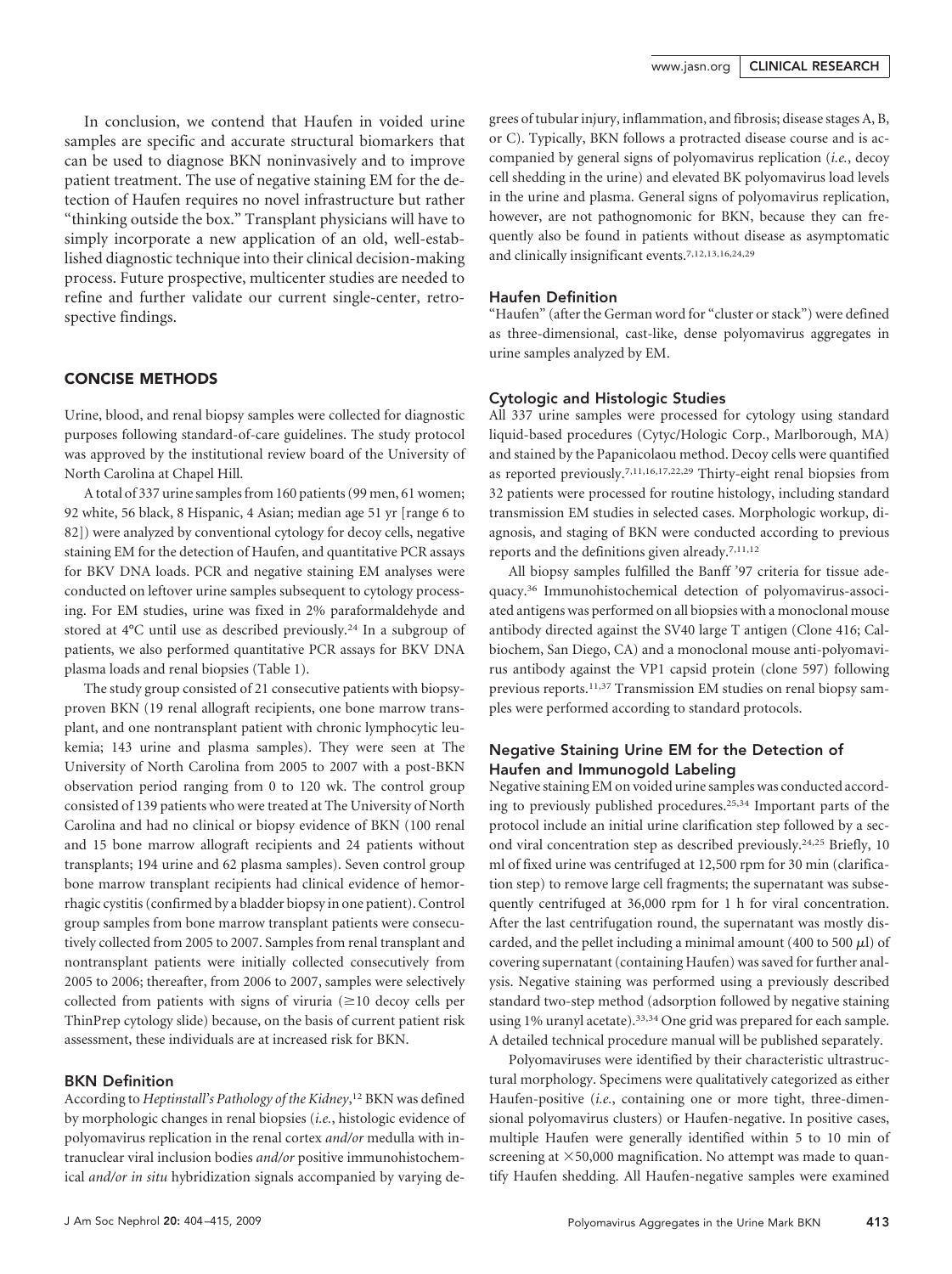for 30 min before the sample was categorized as negative. The analysis was performed by one investigator (H.K.S.), who was blinded to the clinical and histologic information. A subset of 40 representative urine samples were reevaluated by a second investigator (V.M.) in a blinded manner to test the interobserver reproducibility of Haufen detection.

Three Haufen-positive urine samples were processed and stained by immunogold labeling with a Tamm-Horsfall antibody using standard protocols (monoclonal mouse anti-human Tamm-Horsfall antibody [cat. no. CL1032A; Cedarlane Laboratories, Hornby, ON, Canada] and goat anti-mouse IgGFab'2 5-nm gold beads [cat. no. EMGFAF5; British Biocell Int., distributed in the United States by Ted Pella, Inc., Redding, CA]).

Eighteen Haufen-positive, fixed urine samples were stored for 3 to 15 mo at 4°C. The specimens were reevaluated by negative staining EM to study effects of long-term storage on the structural integrity of polyomaviruses and Haufen.

#### Quantitative PCR

Plasma and urine BKV loads were determined by a real-time quantitative PCR assay using the ABI PRISM 7900HT Sequence Detection System (Foster City, CA) with well-characterized probes and primers specific for BK virus.18 Real-time detection of PCR products was achieved with a fluorescence hydrolysis (TaqMan) probe. Primers and probes were purchased from TIB Molbiol LLC (Adelphia, NJ). The primer and probe sequences were as follows: BK virus forward 5-GCAGCTCCCAAAAAGCCAAA-3; BK virus reverse 5-CT-GGGTTTAGGAAGCATTCTA-3; BK virus TaqMan probe 5-6- FAM-ACCCGTGCAAGTGCCAAAACTACTAATAAAAGG-TAMRA-3'.

Quantitative linearity of the assay extended from 10 to 109 measured copies of BKV equivalents correlating with a dynamic linear range of 250 to 2.5  $\times$  10<sup>10</sup> BKV copies/ml urine or plasma. Detectable BKV DNA below the lower limit of linearity (250 BKV copies/ml) was classified as a low-positive result.

## Statistical Analysis

Statistical analyses were performed with standard programs (Excel [Microsoft Corp., Redmond, WA] and SAS [SAS Institute, Cary, NC]). Using previously proposed cutoff levels for identifying patients at high risk for BKN (plasma PCR  $\geq$  1  $\times$  10<sup>4</sup> BK virus copies/ml; urine  $PCR \ge 1 \times 10^7$  BK virus copies/ml; urine cytology  $\ge 10$  decoy cells per ThinPrep slide), samples were categorized as either positive (above threshold level) or negative (below threshold level).2,17,18,22

For statistical analysis, the term "BKN positive" was restricted to time points of biopsy-confirmed BKN (as defined already; both at time of initial BKN diagnosis and during follow-up/persistent disease). All urine and plasma samples collected at these BKN-positive time points were classified as either true positive (containing Haufen or showing BK virus loads/decoy cells above cutoff levels) or false negative (no Haufen or showing BK virus loads/decoy cells below cutoff levels).

The term "BKN negativity" was applied to time points of biopsyproven absence of BKN (including all biopsies obtained during disease resolution), all control patients, and all time points of the pre-BKN period (span after transplantation up to 2 wk before the initial histologic diagnosis of BKN). All samples collected at these BKN- negative time points were classified as either true negative (containing no Haufen or showing BK virus loads/decoy cells below cutoff levels) or false positive (containing Haufen or showing BK virus loads/decoy cells above cutoff levels). The agreement rates among decoy cell shedding, urine and plasma BKV load levels, Haufen, and BKN were assessed using (*1*) McNemar test (significant differences reported as *P* 0.05), (2)  $\kappa$  statistics, and (3) percentage of concordance.

## ACKNOWLEDGMENTS

We are grateful for the expert technical assistance provided by Bawana Thompson, Hui Yang, Julia Whitley, and Chris Civalier. We thank the University of North Carolina Hospitals Cytology Laboratory, Bone Marrow Transplantation Unit staff, and the transplant unit coordinators for help with the collection of study samples. We thank Dr. Avtar Singh for critical syntactical review of the manuscript.

#### **DISCLOSURES**

None.

# REFERENCES

- 1. Nickeleit V, Hirsch HH, Binet IF, Gudat F, Prince O, Dalquen P, Thiel G, Mihatsch MJ: Polyomavirus infection of renal allograft recipients: From latent infection to manifest disease. *J Am Soc Nephrol* 10: 1080 –1089, 1999
- 2. Hirsch HH, Brennan DC, Drachenberg CB, Ginevri F, Gordon J, Limaye AP, Mihatsch MJ, Nickeleit V, Ramos E, Randhawa P, Shapiro R, Steiger J, Suthanthiran M, Trofe J: Polyomavirus-associated nephropathy in renal transplantation: Interdisciplinary analyses and recommendations. *Transplantation* 79: 1277–1286, 2005
- 3. Smith JM, McDonald RA, Finn LS, Healey PJ, Davis CL, Limaye AP: Polyomavirus nephropathy in pediatric kidney transplant recipients. *Am J Transplant* 4: 2109 –2117, 2004
- 4. Mengel M, Marwedel M, Radermacher J, Eden G, Schwarz A, Haller H, Kreipe H: Incidence of polyomavirus-nephropathy in renal allografts: Influence of modern immunosuppressive drugs. *Nephrol Dial Transplant* 18: 1190 –1196, 2003
- 5. Sachdeva MS, Nada R, Jha V, Sakhuja V, Joshi K: The high incidence of BK polyoma virus infection among renal transplant recipients in India. *Transplantation* 77: 429 – 431, 2004
- 6. Ramos E, Drachenberg CB, Papadimitriou JC, Hamze O, Fink JC, Klassen DK, Drachenberg RC, Wiland A, Wali R, Cangro CB, Schweitzer E, Bartlett ST, Weir MR: Clinical course of polyoma virus nephropathy in 67 renal transplant patients. *J Am Soc Nephrol* 13: 2145–2151, 2002
- 7. Nickeleit V, Hirsch HH, Zeiler M, Gudat F, Prince O, Thiel G, Mihatsch MJ: BK-virus nephropathy in renal transplants-tubular necrosis, MHCclass II expression and rejection in a puzzling game*. Nephrol Dial Transplant* 15: 324 –332, 2000
- 8. Kadambi P, Josephson MA, Williams J, Corey L, Jerome KR, Meehan SM, Limaye AP: Treatment of refractory BK virus-associated nephropathy with cidofovir. *Am J Transplant* 3: 186 –191, 2003
- 9. Williams JW, Javaid B, Kadambi PV, Gillen D, Harland R, Thistlewaite JR, Garfinkel M, Foster P, Atwood W, Millis JM, Meehan SM, Josephson MA: Leflunomide for polyomavirus type BK nephropathy. *N Engl J Med* 352: 1157–1158, 2005